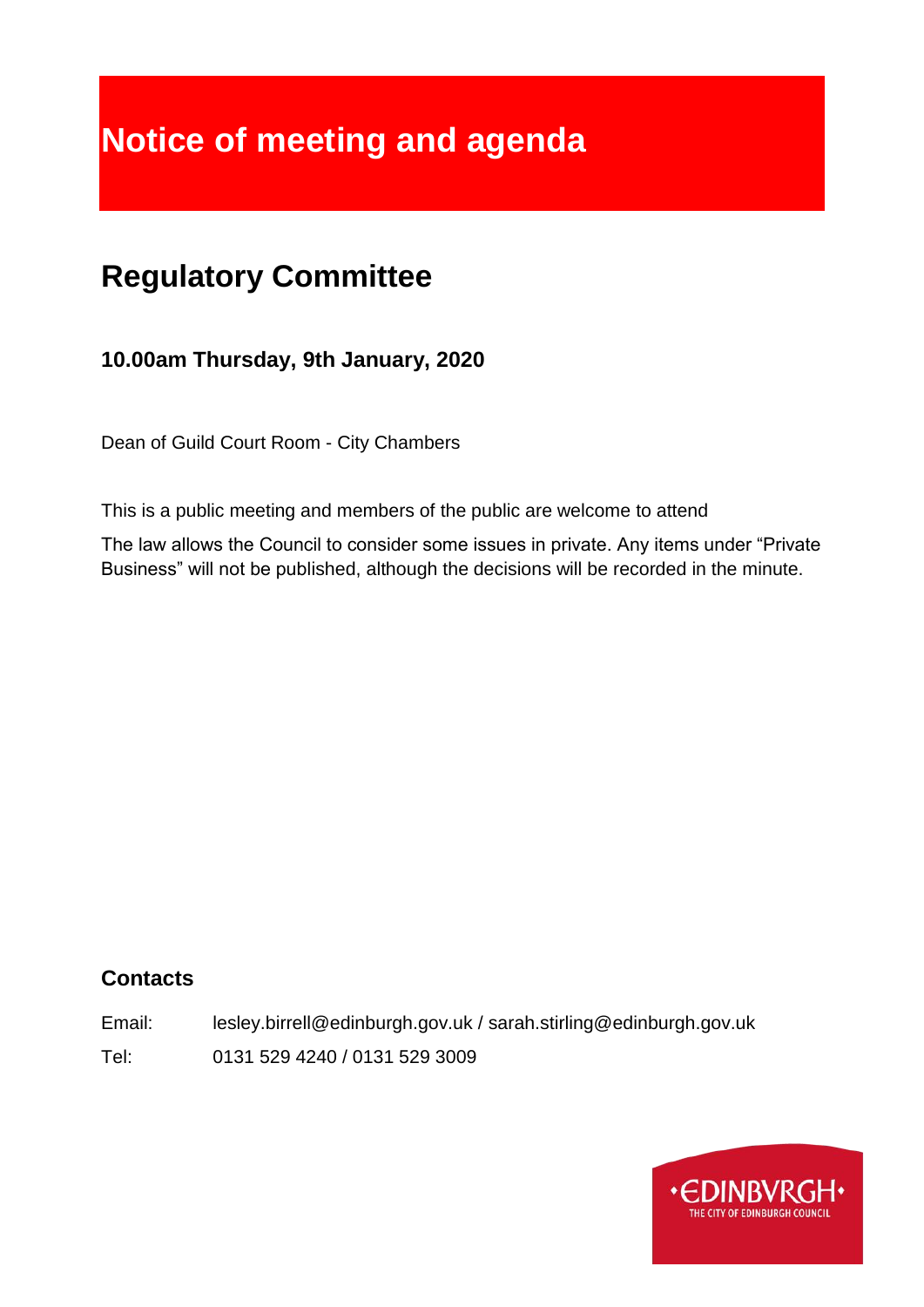### **1. Order of Business**

**1.1** Including any notices of motion and any other items of business submitted as urgent for consideration at the meeting.

#### **2. Declaration of Interests**

**2.1** Members should declare any financial and non-financial interests they have in the items of business for consideration, identifying the relevant agenda item and the nature of their interest.

#### **3. Deputations**

#### **3.1** If any.

#### **4. Minutes**

| 4.1                           | Minute of the Regulatory Committee of 21 October 2019 -<br>submitted for approval as a correct record      | $7 - 14$   |
|-------------------------------|------------------------------------------------------------------------------------------------------------|------------|
| <b>5. Rolling Actions Log</b> |                                                                                                            |            |
| 5.1                           | <b>Rolling Actions Log</b>                                                                                 | $15 - 26$  |
| <b>6. Business Bulletin</b>   |                                                                                                            |            |
| 6.1                           | <b>Regulatory Committee Business Bulletin</b>                                                              | $27 - 32$  |
| <b>7. Executive Decisions</b> |                                                                                                            |            |
| 7.1                           | Licence Income from Fees 2018/2019 – Report by the Executive<br>Director of Place                          | $33 - 56$  |
| 7.2                           | Taxi Stance Appointment – St. Andrew Square – Report by the<br><b>Executive Director of Place</b>          | $57 - 62$  |
| 7.3                           | Taxi Stance Appointment - East Market Street – Report by the<br><b>Executive Director of Place</b>         | $63 - 94$  |
| 7.4                           | Taxi and Private Hire Car Enforcement and Complaints Update -<br>Report by the Executive Director of Place | $95 - 108$ |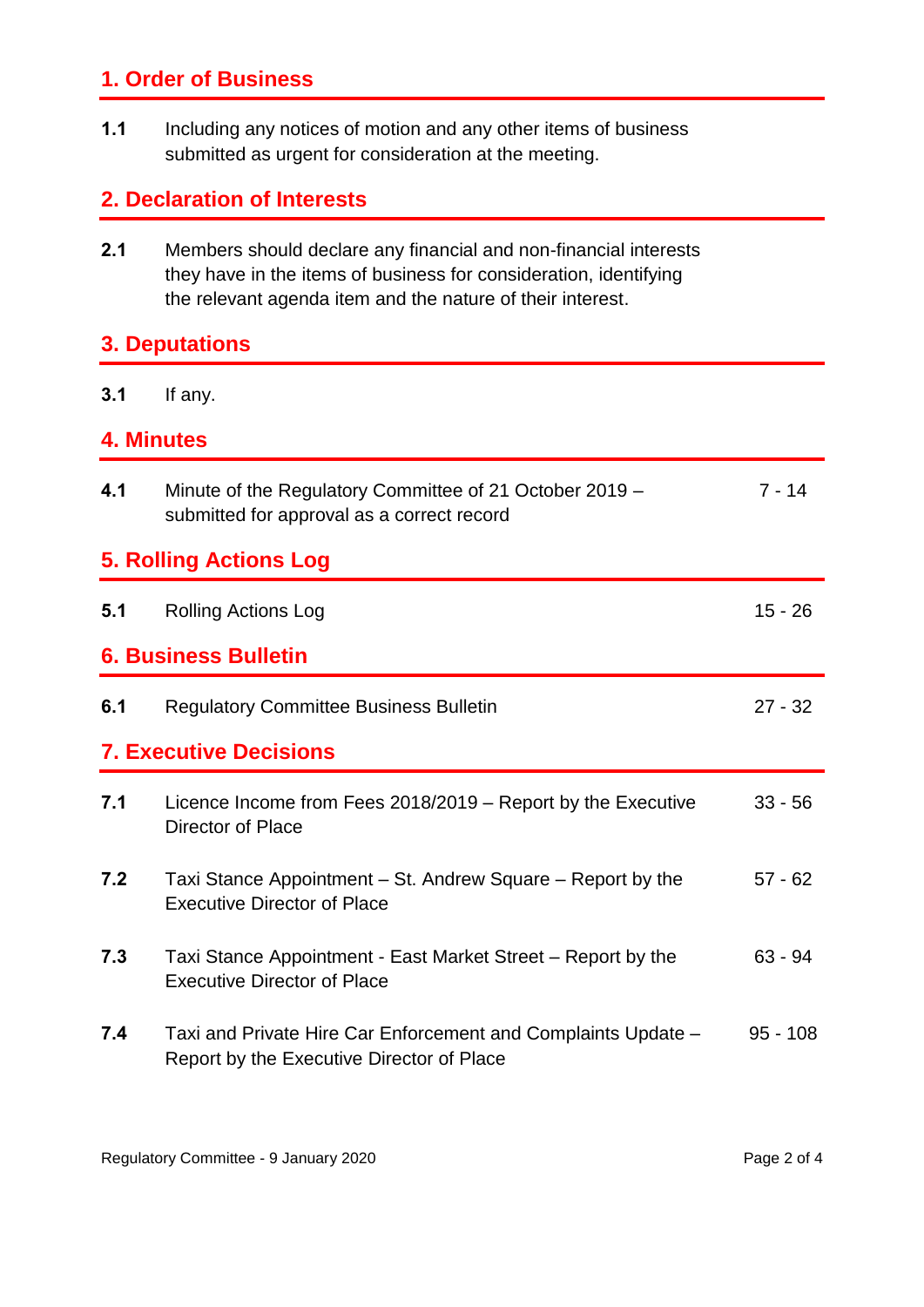- **7.5** Taxi Fares Review 2019/20 Report by the Executive Director of Place 109 - 182
- **7.6** Air Weapons and Licensing (Scotland) Act 2015 Repeal of Theatres Act 1968 – Update After Statutory Consultation – Report by the Executive Director of Place 183 - 200

#### **8. Routine Decisions**

**8.1** None

#### **9. Motions**

**9.1** If any

#### **Laurence Rockey**

Head of Strategy and Communications

#### **Committee Members**

Councillor Catherine Fullerton (Convener), Councillor Denis Dixon (Vice-Convener), Councillor Scott Arthur, Councillor Derek Howie, Councillor Max Mitchell, Councillor Susan Rae, Councillor Cameron Rose, Councillor Neil Ross and Councillor Donald Wilson

#### **Information about the Regulatory Committee**

The Regulatory Committee consists of 64 Councillors and is appointed by the City of Edinburgh Council. The Regulatory Committee usually meets in the Dean of Guild Court Room in the City Chambers on the High Street in Edinburgh. There is a seated public gallery and the meeting is open to all members of the public.

#### **Further information**

If you have any questions about the agenda or meeting arrangements, please contact Lesley Birrell, Committee Services, City of Edinburgh Council, Business Centre 2.1, Waverley Court, 4 East Market Street, Edinburgh EH8 8BG, Tel 0131 529 4240 / 0131 529 3009, email lesley.birrell@edinburgh.gov.uk / sarah.stirling@edinburgh.gov.uk.

A copy of the agenda and papers for this meeting will be available for inspection prior to the meeting at the main reception office, City Chambers, High Street, Edinburgh.